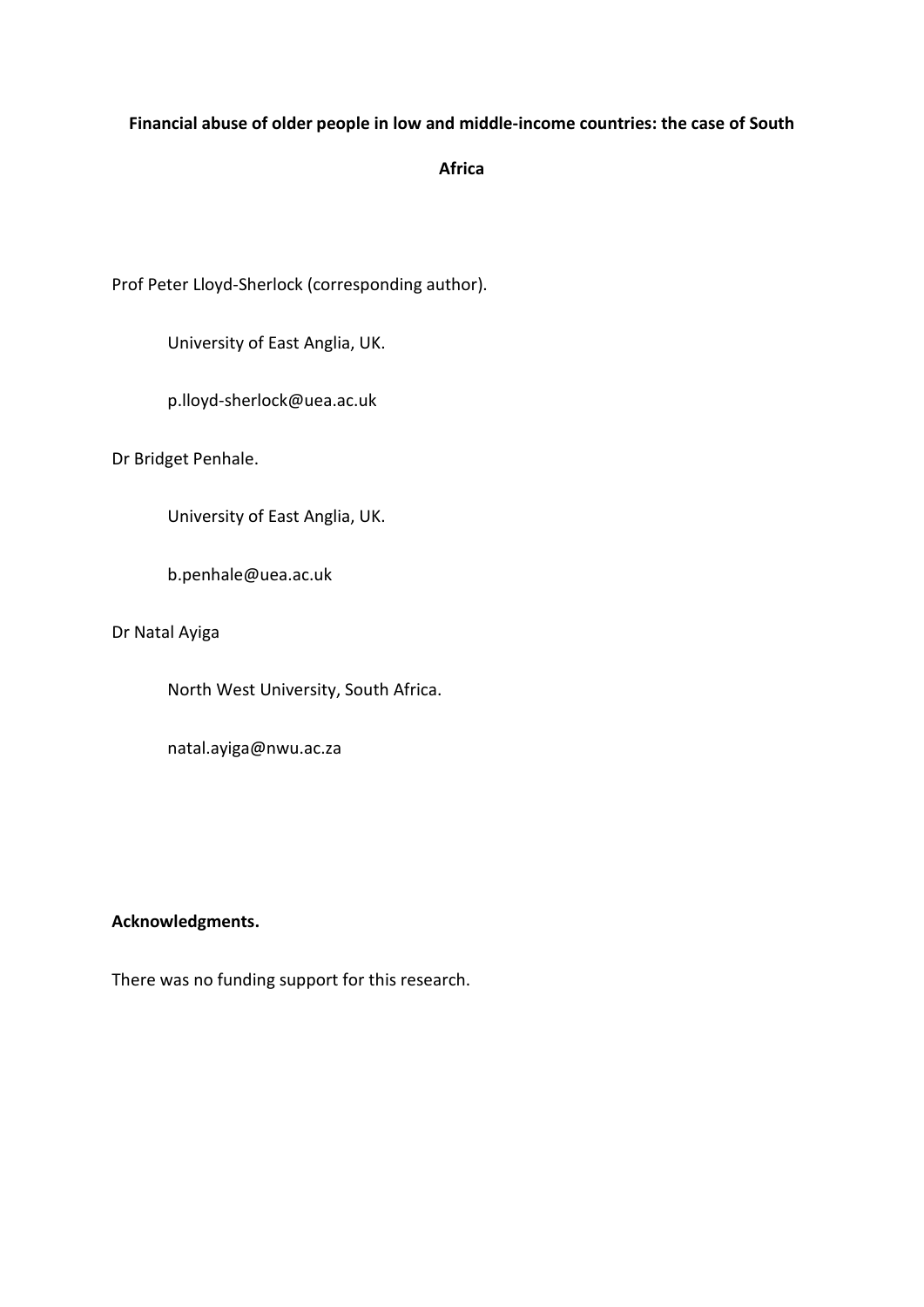### **Introduction**

This paper assesses what is currently known about the financial abuse of older people in low and middle-income countries (LMICs), making specific reference to South Africa. It demonstrates that individual and environmental risk factors for financial abuse are present, but the issue is generally neglected by researchers and policymakers. As a result, empirical data are limited and there is an urgent need for new studies. The paper begins by introducing the issue of elder financial abuse in LMICs more generally, identifying key risk factors and evaluating available evidence. The paper then provides a detailed case study of South Africa, reviewing local risk factors and available evidence of financial abuse. It concludes with recommendations about future research in this emerging area of concern.

#### **The financial abuse of older people in low and middle-income countries**

The populations of LMICs are ageing rapidly, with especially sharp increases in the number of people at very old ages (see Table 1). Current cohorts of older people in many LMICs had limited lifetime access to formal education, since this was much less available 50+ years ago. Similarly, many have little or no lifetime experience of "formal money-management" (such as holding a bank account).

TABLE 1 ABOUT HERE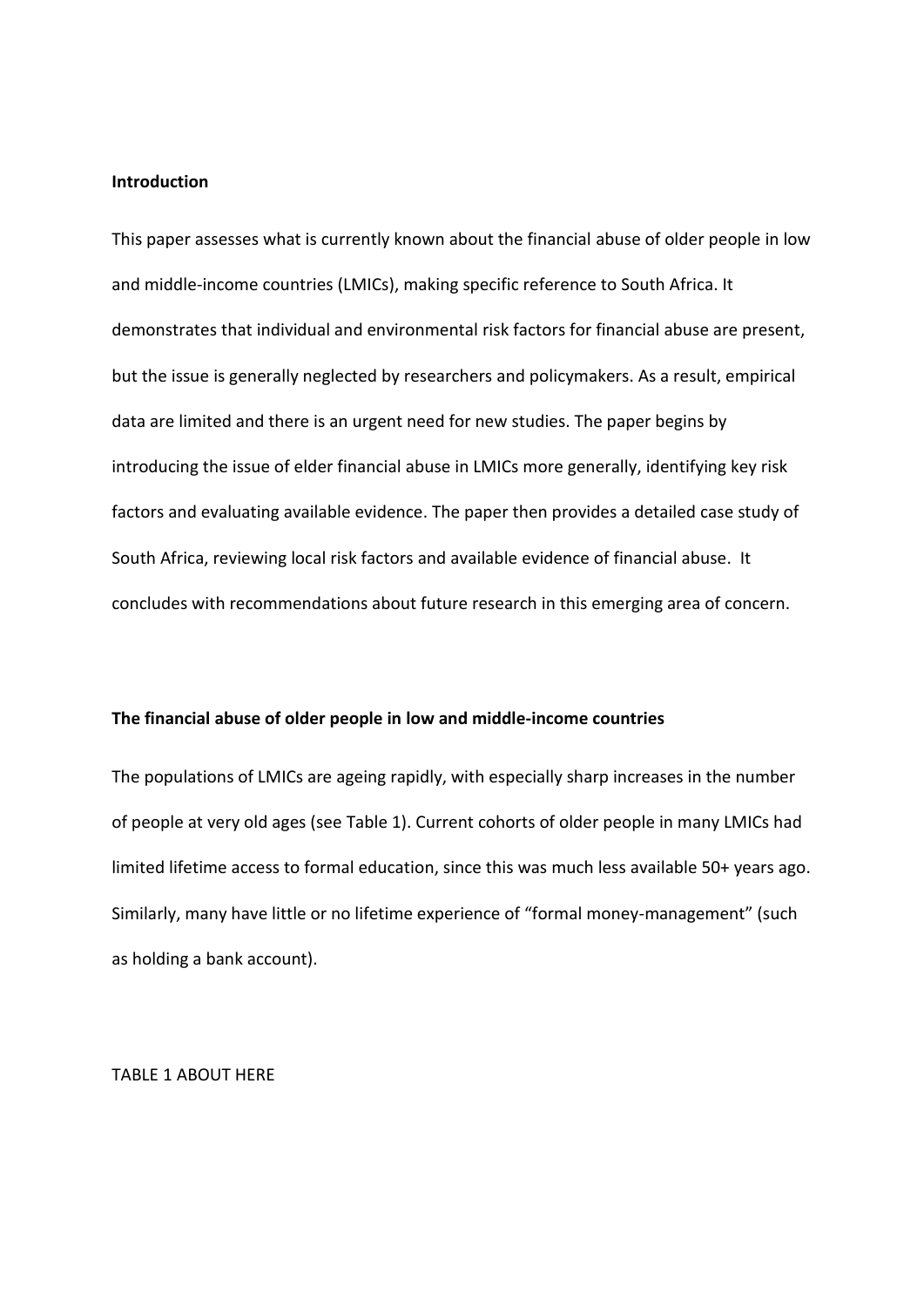Across LMICs generally, the past 15 years have seen a rapid increase in the coverage of pension schemes for older people. In some cases, such as Uganda and China, this has resulted from the establishment of new programmes. In others, such as Thailand or Mexico, it has been driven by the extension of existing schemes. Efforts to extend pension coverage have focussed on poorer socio-economic groups. The value of monthly pension benefits is highly variable, ranging from under US\$10 in some cases (India, Uganda) to over US\$150 in others (Brazil, South Africa, Argentina). Among poorer socio-economic groups, the value of the pension is high in relation to average levels of earnings and household income (World Bank, 2009).

Available evidence for LMICs shows that rates of home ownership are higher among people at older ages than for other age groups, partly due to more affordable housing in past decades. However, property rights are weakly defined and few older people make wills, particularly among poorer groups. This can generate considerable uncertainty and family tension about bequests, which can increase the risk of elder financial abuse (Lloyd-Sherlock et al, 2017).

Long-term care and social services provision for frail and dependent older people are very limited in most LMICs (WHO, 2015). This puts considerable strain on family carers, both in terms of the physical and emotional demands of caring, but also the direct and opportunity financial costs (Vaingankar et al, 2014). Additionally, it means that detection of and action to either prevent or intervene in situations of elder abuse and neglect are very weak (if they exist at all). Even if abuse is detected, institutional weaknesses in the police and judicial systems more generally often reduce any capacity to prosecute abusers (Call, 2002).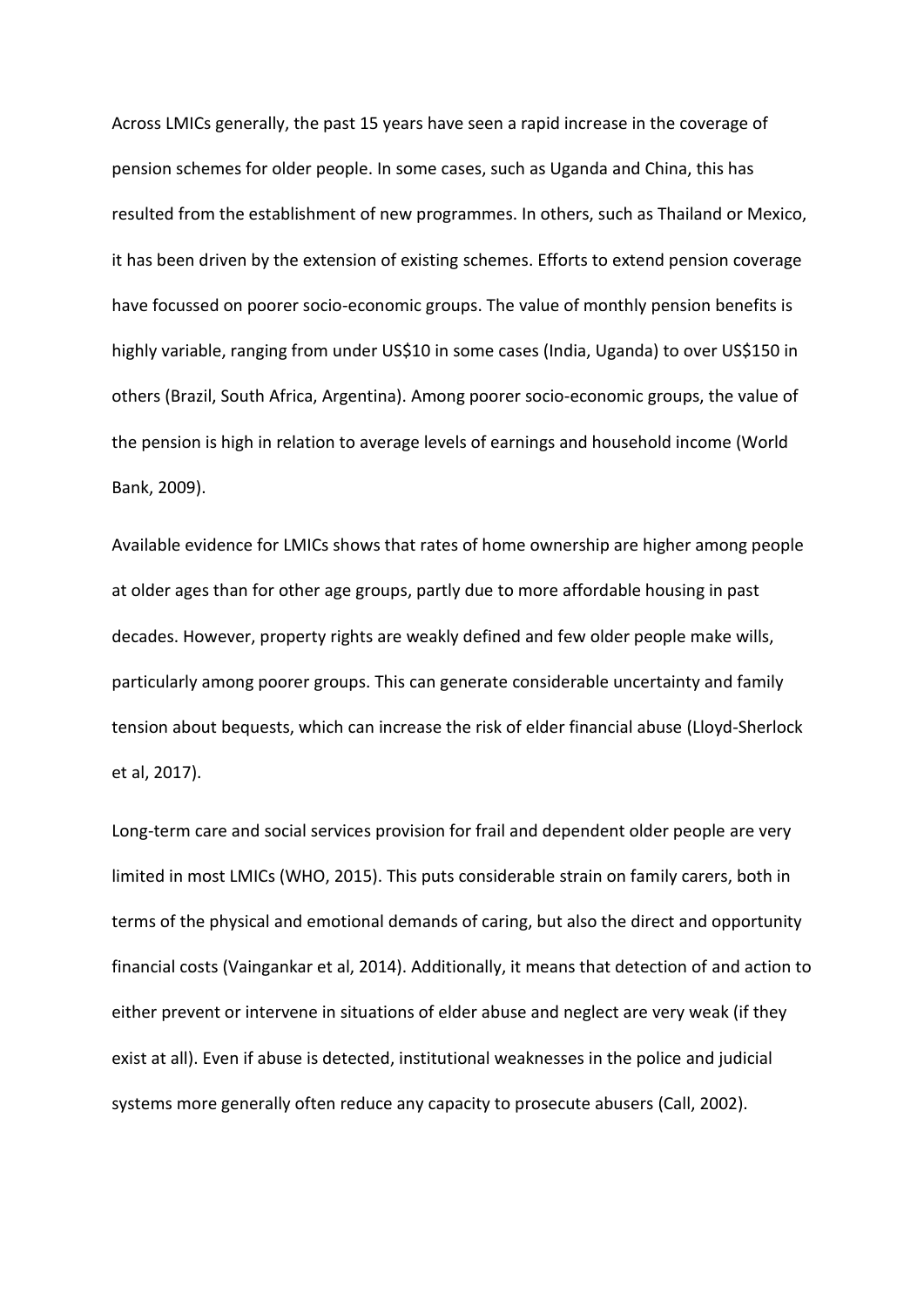More broadly, most LMICs have seen rapid social, economic and normative changes over the past 40 years, including urbanisation, migration, and changing family roles. Without reducing this too neatly to a Cowgill "modernisation and elderly isolation" narrative (Cowgill, 1976), these social dislocations provide an important backdrop to risk environments for pensioner abuse. The limited available evidence indicates many older people feel insecure both in their homes and in their communities (Lloyd-Sherlock, Agrawal & Minicuci, 2015). Older women and frail older people are particularly susceptible to fear and more generally at greater risk of abuse.

Financial abuse of older people receives scant attention from academics and policy-makers working in international development or other sectors. As a further example, searching "financial" in the Journal of Elder Abuse & Neglect produces over 50 relevant papers, none of which refers to a LMIC. The academic literature raises concerns about older people increasingly living alone and having limited family contact due to migration (Teerawichitchainan et al, 2015). The possibility that other family members might be a source of vulnerability to older people is rarely considered, although there is some evidence that this can occur (Lloyd-Sherlock & Locke, 2008). The growing body of research on domestic violence against women in LMICs sometimes hints at elder financial abuse but does not focus on the issue (García-Moreno, et al, 2015).

Policy discourse and academic research emphasise the direct and indirect benefits of providing older people with pensions, as part of a wider agenda to promote the extension of cash benefits to the poor. Reference to potential problems and vulnerabilities associated with pension receipt are viewed as unhelpful and "off-message". Consequently, the vast literature on pensions in LMICs has little to say about financial abuse. Policy-makers and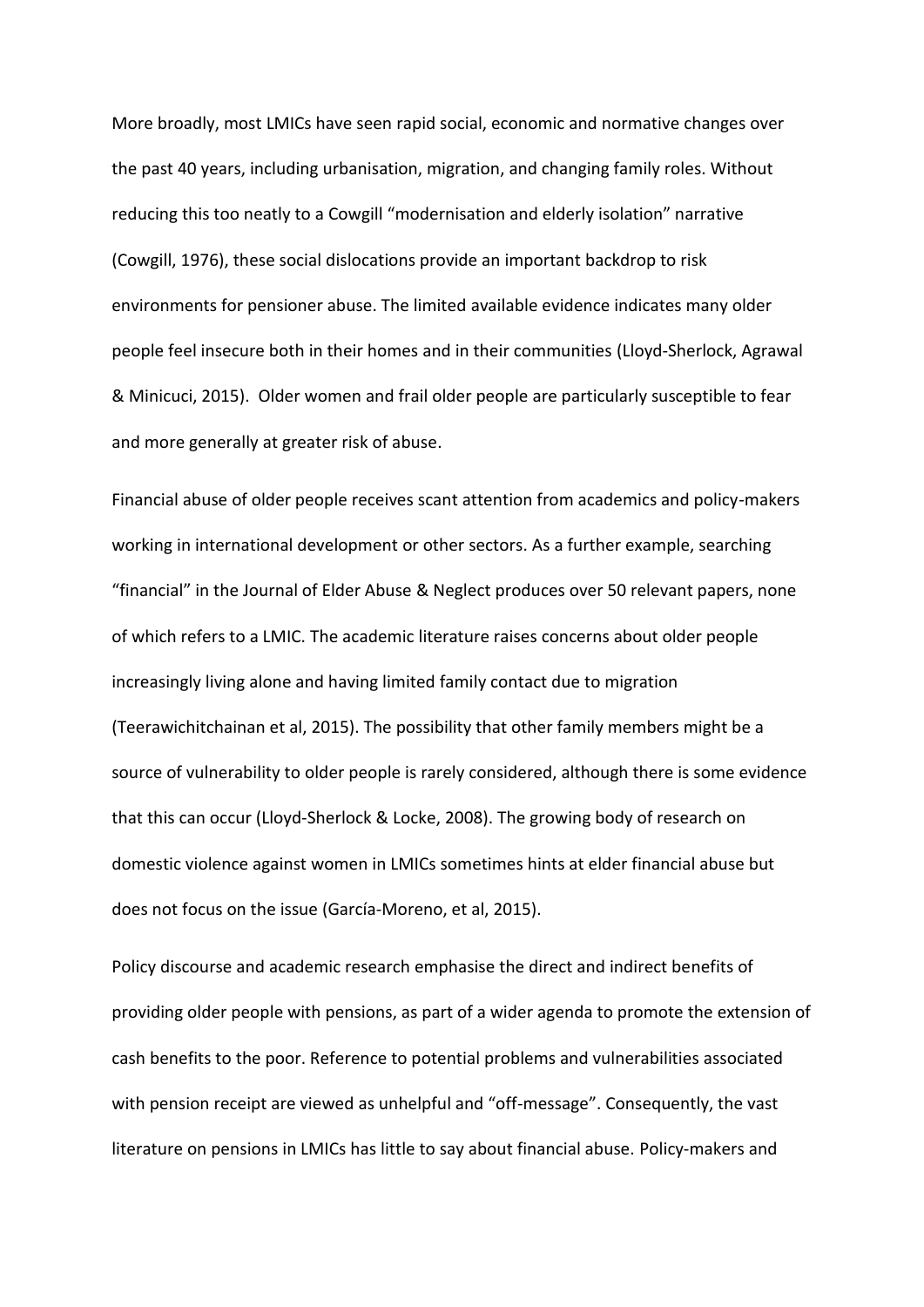academics emphasise that pensioners usually "pool" their income with other household members, in a supposedly consensual process, framed by strong norms of intergenerational solidarity. Policy advocates take pension pooling as evidence that the benefits of pensions go beyond individual pensioners to family members of all ages (especially needy grandchildren) (Pelham, 2007; Help Age International, 2016). It is claimed that pension pooling increases the respect, status and bargaining power of older people within households and enhances inter-familial solidarity (Schwartzer & Querino, 2002; Help Age International, 2016; Salinas-Rodríguez et al, 2016). Hard evidence to provide support for this effect is limited.

Distinctions between consensual pension sharing (or other forms of inter-generational financial support) and practices that are better understood as exploitative or abusive are not always easy to establish. To some degree, these distinctions depend on cultural norms about what is acceptable or unacceptable behaviour. Research from Asian cultures has demonstrated an important element of normative subjectivity in distinguishing between kinship obligation and impropriety (Lee et al, 2012; Rabiner, Brown, & O'Keefe, 2004). At the same time, where older people are receiving other forms of support, such as assistance with daily living or even company from an unpaid individual, distinguishing between consensual financial reciprocation and exploitation is very challenging, especially if the dependent elder is cognitively impaired. This issue is particularly salient in LMICs, where almost all elder care is provided by unremunerated family carers with no external support (Lloyd-Sherlock et al, 2017). The difficulty of establishing financial abuse by family members is reflected in media representations of the issue. In some LMICs, there is a growing number of reports of older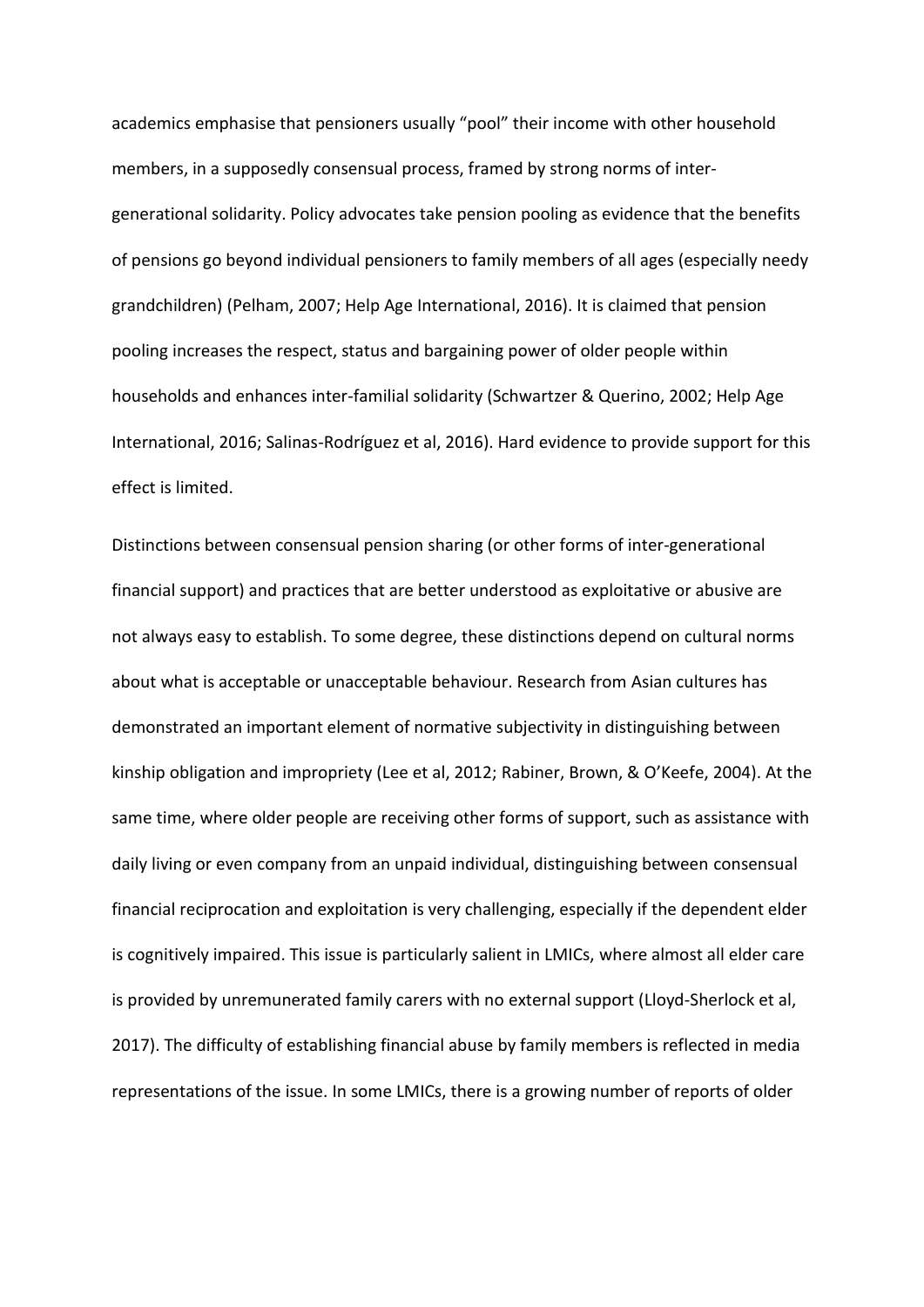people's vulnerability to financial scams perpetrated by non-family members.<sup>1</sup> By contrast, there is almost no reference to financial abuse within the family.

The only published study that explicitly assesses the financial abuse of older people in LMICs is a quantitative survey of elder abuse in Peru, Kyrgyzstan and Mozambique (Vizzard, 2013). Based on a questionnaire administered to around 100 people aged 50 years and over in each country, the study assessed the prevalence and forms of financial abuse. The main results are summarised in Table 2. Key limitations of the study are that data are based on self-report, and that the samples were not systematically designed. Consequently, actual rates of financial abuse may be under-reported and the data are not representative of national trends. Variable rates of under-reporting may in part explain the very high range of reported financial abuse prevalence across the three countries. Research from high-income countries reveals considerable variation in perceptions and understandings of what constitutes financial abuse, as well as variation in willingness to report it (Knight et al, 2015). This situation calls for more in-depth and situated research.

TABLE 2 ABOUT HERE

**.** 

## **The financial abuse of older people in South Africa**

In the light of the limited amount of data on elder financial abuse in LMICs, it is useful to present a more detailed case study. However, this case should not be seen as representative

<sup>&</sup>lt;sup>1</sup> For examples of such reports, see [http://www.news24.com/SouthAfrica/News/Pensioners-scammed-](http://www.news24.com/SouthAfrica/News/Pensioners-scammed-20150721)[20150721](http://www.news24.com/SouthAfrica/News/Pensioners-scammed-20150721) an[d http://miami.cbslocal.com/2017/03/15/miramar-police-elderly-couple-falls-victim-to-jamaican](http://miami.cbslocal.com/2017/03/15/miramar-police-elderly-couple-falls-victim-to-jamaican-lottery-scam/)[lottery-scam/](http://miami.cbslocal.com/2017/03/15/miramar-police-elderly-couple-falls-victim-to-jamaican-lottery-scam/)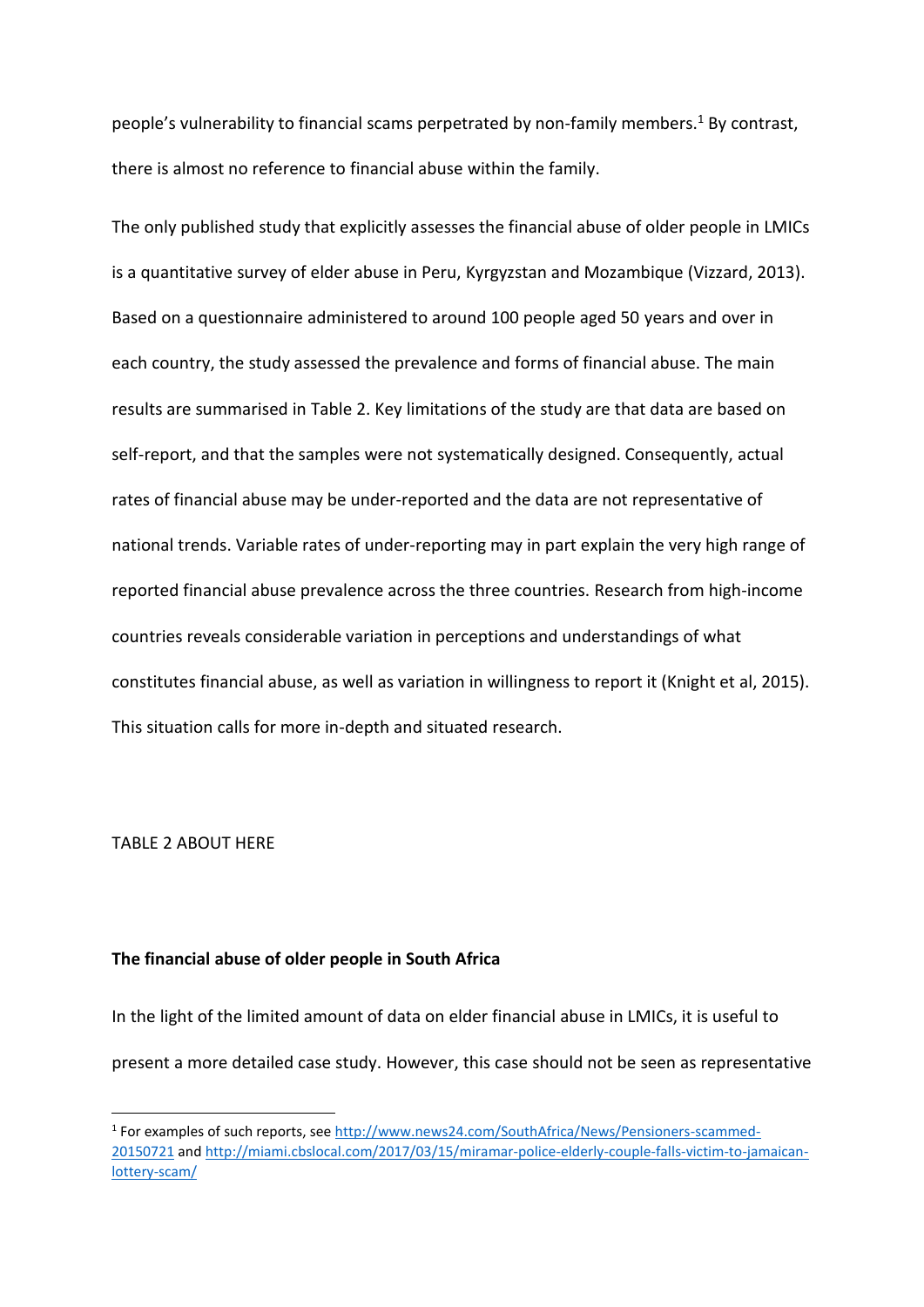of other LMICs. The choice of country was partly opportunistic and reflects a slightly greater availability of relevant information. The case study starts by examining factors that may increase the potential prevalence of elder financial abuse, starting with individual risk factors and then examining environmental effects. It then presents available information on the prevalence and forms abuse may take, and the effects it may have. Finally, the paper considers the extent to which current public policy in South Africa is addressing this issue.

The number of South Africans aged 70 and over will roughly double over the 25 years between 2015 and 2040, reaching a projected 3.5 million people (UN Population Division, 2017). There are indications that a large proportion of these people are functionally impaired and hence vulnerable to financial abuse. While there are no reliable surveys of dementia prevalence among older people in South Africa, there is growing evidence of a link between HIV and dementia risk, including for populations receiving anti-retroviral treatment (ART) treatment. Consequently, the prevalence of dementia may be significantly higher than in countries less affected by HIV/AIDs.<sup>2</sup> Among the older population as a whole, lifetime access to education has been very limited. The 2011 Census reported that 45 per cent of people aged 60 or older were unable to read, with a similar number unable to calculate change (Statistics South Africa, 2014).

One key set of environmental risk factors is high rates of crime and violence compared to other LMICs, as well as high rates of addiction to alcohol and other substances (Swart, Seedat & Nel, 2015). These phenomena form part of a more general context of poverty, unemployment and internal conflict, with high levels of violence at many levels. A nationally

**.** 

<sup>&</sup>lt;sup>2</sup> It has been estimated that up to a quarter of adults aged 40 or over initiating anti-retroviral treatment for HIV have HIV-associated dementia (Robbins, et al, 2012). If this rate is representative of the total population with HIV, it would account for around a million people.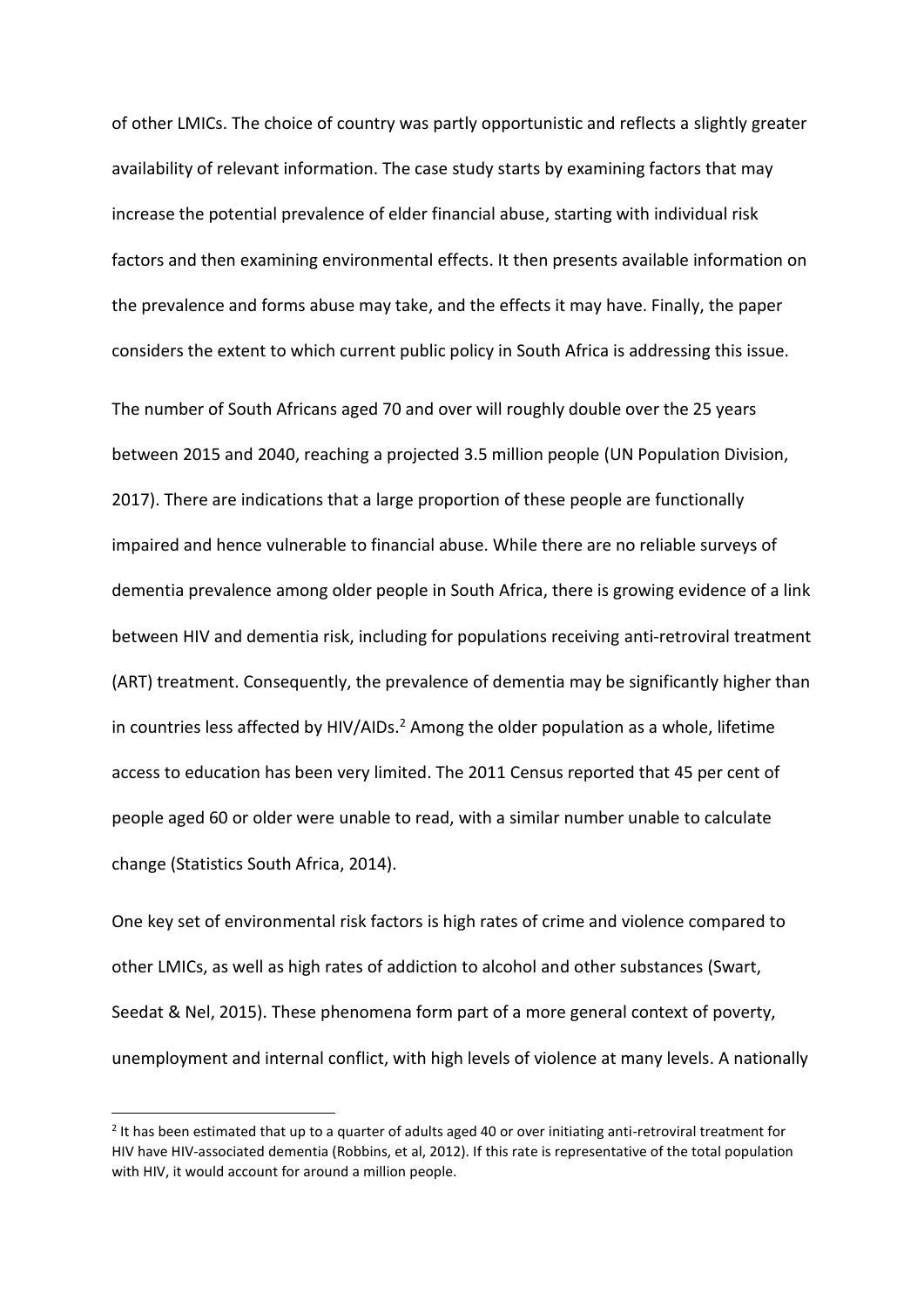representative survey conducted in 2008 found that older people expressed very high levels of fear both in the home and outside (Lloyd-Sherlock et al, 2015).

Pension coverage in South Africa is high compared to other LMICs (Woolard, Harttgen & Klasen, 2010). Benefits include over three million old age grants, which target older people aged 60 years or older in poor households. Benefit values are currently over US\$130 a month, which compares to an average monthly wage of US\$270 for a low skilled worker.<sup>3</sup> Across South Africa unemployment rates are high, with youth unemployment averaging over 50 per cent. In contrast to generous pension coverage, government transfers to people at younger ages are very limited.<sup>4</sup> In 2011, the average income of black African households headed by an older person was US\$138, and 53 per cent of such households contained four or more people (Statistics South Africa, 2014).

Not surprisingly, there is considerable evidence of pension pooling within households. A survey of 1,111 older people in rural and urban districts found 91 per cent claimed to share at least some of their pension with family members and 65 per cent claimed they shared all of it (Lloyd-Sherlock et al, 2012b). Existing studies emphasise associations between receiving a pension and increased household authority, especially for women (Ambler, 2011). There is also evidence of family members moving in with older people once they receive pensions. It has been observed that older South African black people face substantial "moral pressure" to share their pensions with other family members (Sagner & Mtati, 1999). This pressure does not just come from relatives: Sagner and Mtati (1999) observe:

 $\overline{a}$ 

<sup>3</sup> Data source:<http://www.tradingeconomics.com/south-africa/wages> [accessed 23 May, 2017].

<sup>4</sup> For more general information on social protection for unemployed workers in South Africa, see <http://www.social-protection.org/gimi/gess/ShowWiki.action?wiki.wikiId=855> [accessed 23 May, 2017].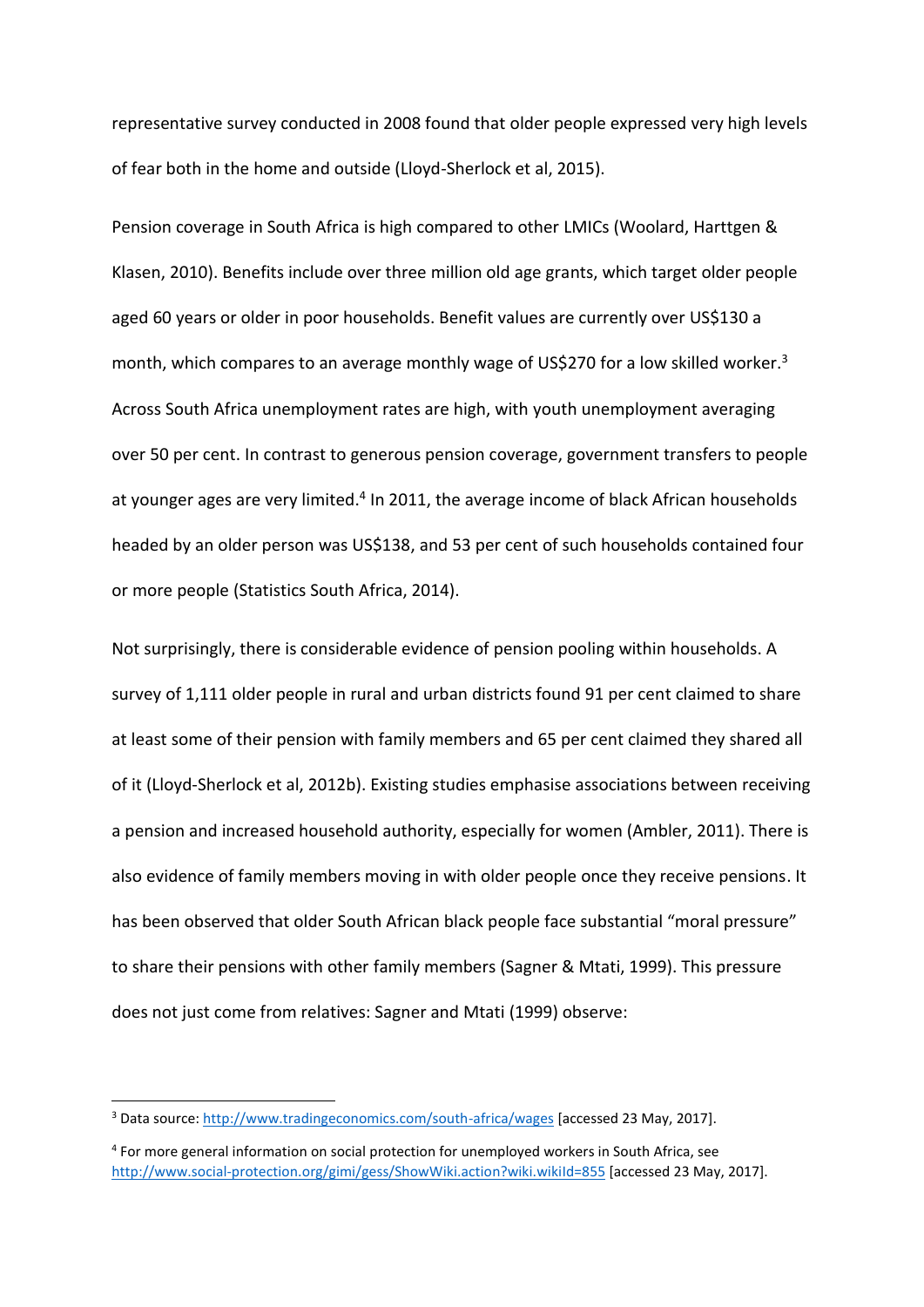By emphasising the poverty-alleviating function and the development oriented role of social assistance money in general and old-age pensions in particular … the state also stresses the `rightness ' of pension sharing…. The state-supported ideology of the moral virtue of pension sharing and of the `natural' selflessness of old-age pensioners dominates much of the public discourse on older people. (p. 408).

Since the 1990s, this moral pressure has been intensified by the impact of the HIV/AIDS epidemic on older women's caring roles for ill children and surviving orphans (Nyirenda et al, 2015).

Taken together with a general context of prevalent social violence, high rates of pension coverage, social norms that pressure older people to share wealth, and large economic disparities, this suggests that South Africa represents a highly "abusogenic" environment. However, information on the form and prevalence of financial abuse remains scant.

As part of a wider survey of elder abuse, Bigala and Ayiga (2014) explored the prevalence of financial abuse among 506 people aged 60 or older living in the Mafikeng local municipality in north-western South Africa. Financial abuse was broadly defined to include "pilfering, obtaining money from older people with menace, and unauthorised benefit deductions by pension management agencies or their agents". The study found that 28.5 per cent of men and 30.7 per cent of women reported they had experienced financial abuse at some time in their lives. No further information on the form of this abuse and its effects is available, and it is not possible to extrapolate from this study to draw conclusions about the country as a whole.

A number of other studies make general reference to the widespread financial exploitation of older people by family members, without providing specific evidence (Protasia &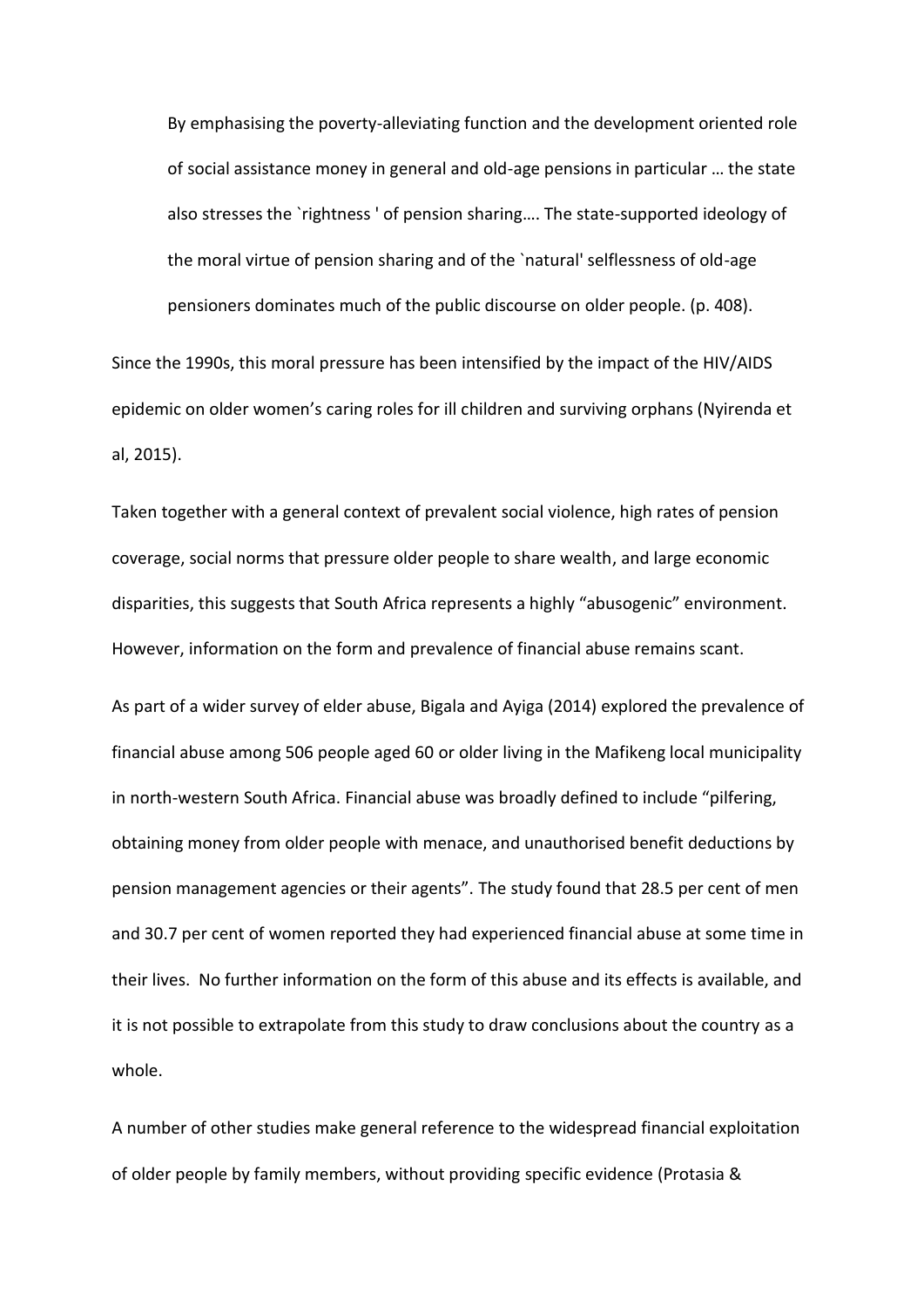Torkington, 2000; Burman, 1996; Ferreira & Lindgren, 2008). Further insights emerge from studies, which are not specifically concerned with financial abuse. In 2002, as part of a study on pensions and the economic status of older people, 20 in-depth interviews were conducted with older people in rural districts of Eastern Cape and urban former townships in Cape Town.<sup>5</sup> Of these, four participants referred unprompted to financial abuse issues. These included pilfering by children and grandchildren, and robbery in the community (especially at times of collecting pensions). According to one older man in Guguletho township:

When I developed a walking problem, I asked my daughter to get my pension. I asked her to withdraw 50 Rand from my bank and she agreed. When I [next] had to draw my pension money, I could not find my pension card, only to find that she had taken it. She withdrew 700 Rand from my account. And now we have a misunderstanding [between us].

Almost all of these interviews were conducted in presence of other family members, which is likely to have led to substantial under-reporting of abuse. Another case revealed the ambivalence between pension sharing and more coercive behaviour, especially where older people rely on family members for care. A frail 80 year-old man living in rural Eastern Cape observed that he was dependent on his son to do his shopping and help him collect the pension benefit. He went on to complain that his children over-relied on him financially and were irresponsible. A subsequent quantitative survey conducted with older people in the same districts in 2009 found that over 40 per cent of respondents (n= 759) reported that none of the pension income was reserved for their own personal use (Möller, 2011).

1

<sup>&</sup>lt;sup>5</sup> For a general account of this study (not including the narratives presented in this paper) see Barrientos et al, (2003).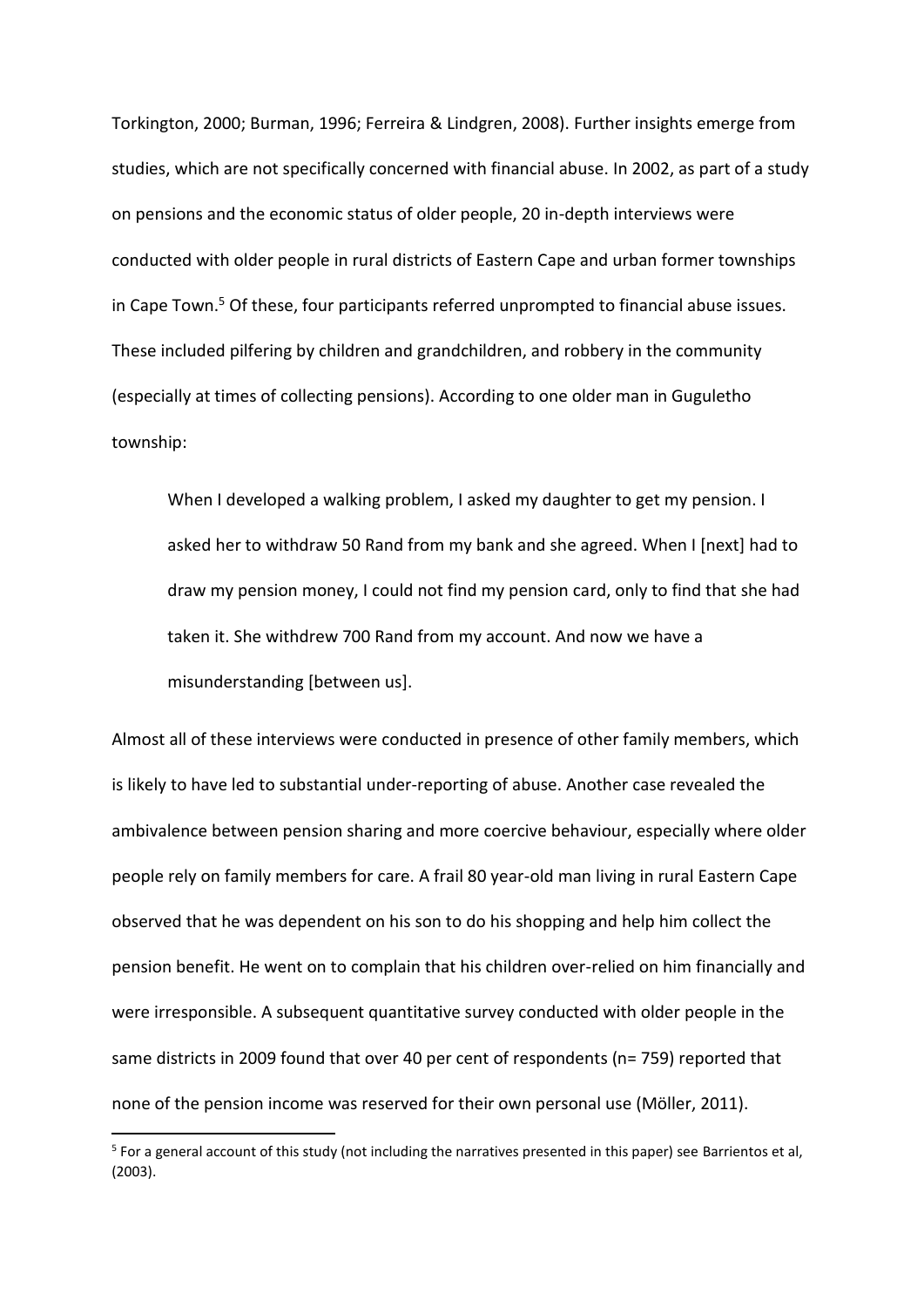Furthermore, seven per cent of respondents reported that household members did not get on with each other due to "money problems".

Beyond coercive pension pooling, there is fragmentary and anecdotal evidence of more egregious practices. Unauthorised deductions from old age grants would appear to be widespread: in February 2016 alone, the South African Social Security Agency received over 40,000 queries about such deductions. These included fraudulent loan deductions, and illegal funeral insurance schemes. The Agency has recently introduced new procedures including home visits in an effort to safeguard pensioners from some of these abuses. Studies of financial abuse in high-income countries indicate that it is strongly associated with other forms of elder abuse (Fealy et al, 2012). As well as direct economic effects, it may have important effects on older people's health and quality of life. Information on these effects is largely absent for South Africa, although some insights can again be derived from studies addressing other issues. A study of hypertension awareness among older people in rural Mpulalanga Province included two focus group discussions, both of which referred, again unprompted, to financial exploitation as a cause of health problems.<sup>6</sup> One participant commented:

I remember a certain man that I went to visit last week. He had a stroke on his right hand. His son had forced him to go and buy a car using his name. He said he was very worried and it led him to have high blood pressure and now he had a stroke. Yes, because of thinking. If you can stop that, it can help us.

Another commented:

**.** 

<sup>6</sup> Details of that study (not including the data presented here) are available in Lloyd-Sherlock et al, 2018.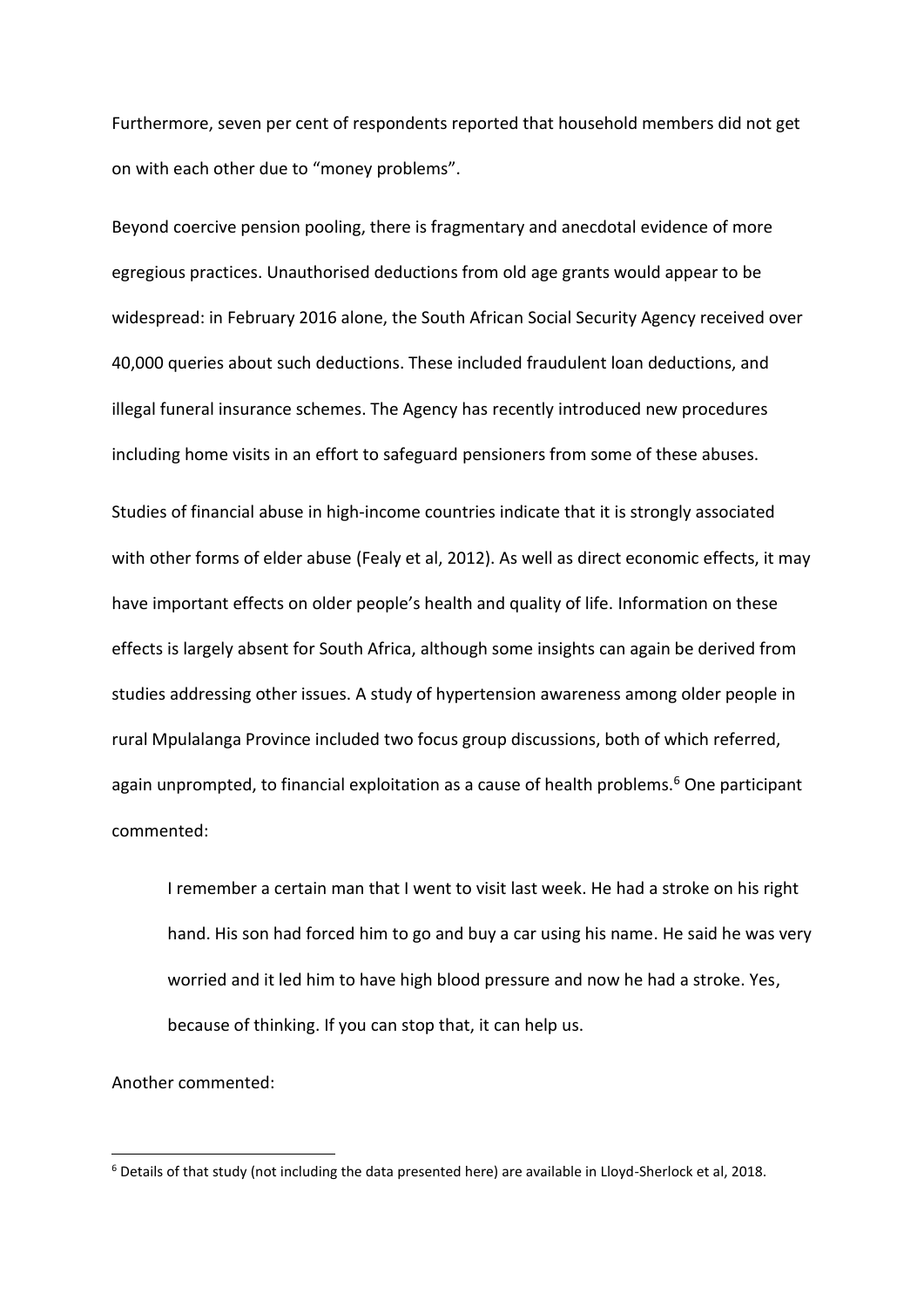We are having lots of problems that are caused by our children, especially our grandchildren. Sometimes you find that they have stolen my money and I will be worried. And I will not sleep well and when I wake up the following day I will have headache and body pains.

South African law includes a number of theoretical safeguards against the financial abuse of older people. Financial abuse of older people was defined by the Aged Persons Act of 1967, later amended in 1998, as (i) the deprivation of economic and financial resources to which an older person is entitled by law; (ii) the unreasonable deprivation of economic and financial resources which the older person requires out of necessity; or (iii) the disposal of household effects or other property that belongs to the older person without the older person's consent. At the same time, a number of NGOs in South Africa, including Action on Elder Abuse, make some reference to the issue. There is, however, a tendency for these initiatives to focus on financial abuse committed by "outsiders", rather than abuse perpetrated by family members.

The extent to which these legal safeguards translate into genuine protection for vulnerable older people is open to doubt. No state agency, either nationally or locally, has taken a strong lead on this issue. As part of this, no efforts appear to be being made to address the vexed issue of how consensual pension sharing can be distinguished from abusive behaviour. The many publications and studies on South Africa's pension programme continue to avoid reference to this issue.

## **Final comments**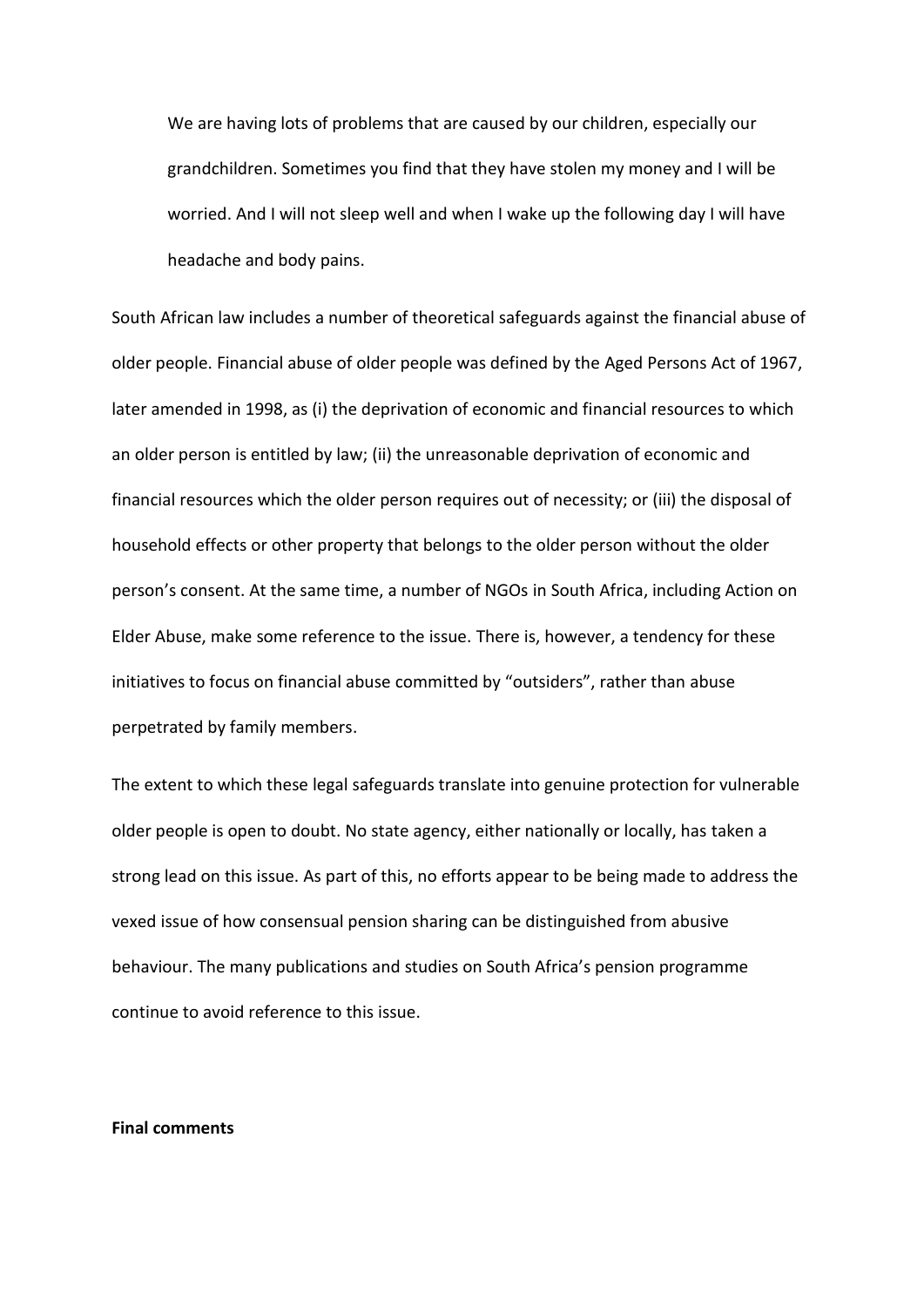This paper demonstrates that many older people in LMICs are likely to be exposed to the risk of financial abuse. All the risk factors identified by studies of high-income countries are equally, if not more, present in many LMICs. The absence of data on the prevalence and severity of financial abuse does not indicate that the problem is negligible; only that it is being neglected.

We pay particular attention to financial abuse related to old age pensions. This is because pensions are a major source of economic security for older people in many LMICs, and are widely advocated as an effective intervention to enhance wellbeing in later life. One key piece of evidence supporting the extension of pension schemes is that older people, especially women, often share a large part of their benefits with other relatives. In return for sharing their pensions, it is sometimes claimed that older people have more say in family decisions. The proposition is that, through being empowered by their pensions, older people are in a stronger position to claim care and support from family members.

All of the above may sometimes apply. Pensions may be willingly shared between older people and grateful, vulnerable family members, who may in turn pay them back in other ways. Unfortunately, there is growing evidence, illustrated by the examples of pensioners in South Africa, that family relations are not always so altruistic or harmonious, and that the issue of consent is contentious.

Evidence of the extent of pension-related financial abuse remains very limited in LMICs, reflected in the fragmentary data presented for South Africa. There are several reasons for this lack of evidence. First, the issue has received very little attention from academics and policy-makers, partly due to a research agenda biased towards the positive effects of pensions and on family altruism. Second, evaluating the prevalence and severity of financial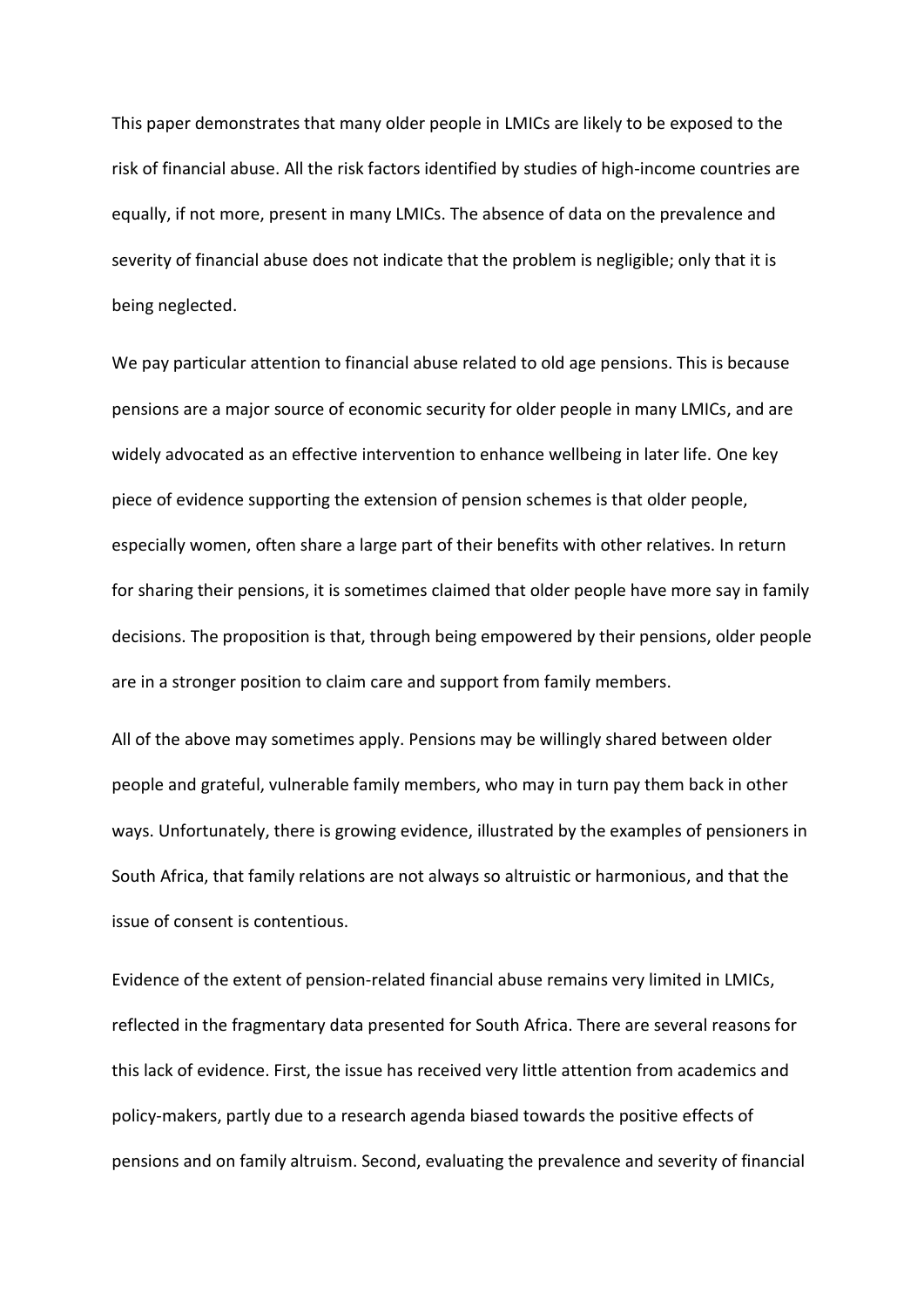abuse by family members is challenging, especially in settings where there are strong norms of inter-generational solidarity. Establishing clear criteria to distinguish between fully consensual pension-sharing and financial abuse is not easy in practice, with considerable blurring between the two. Designing effective and ethical methodologies to resolve these challenges across different cultural settings represents a major barrier to meaningful data collection. There is an urgent need for academics to take on this challenge. Robust data can then be used to inform interventions aimed at raising awareness, identifying people most at risk and responding to cases of abuse.

This paper does not focus on other forms of financial abuse that older people in LMICs may experience. Beyond coercive pension sharing, this can include a wide range of scams perpetrated by family and non-relatives. It also includes non-pension related financial abuse and exploitation by relatives or other people, involving property and other forms of wealth. As in high-income countries, these scams are becoming increasingly prevalent and sophisticated, and are often reported by local media. Raising awareness of these activities is useful in itself but should not deflect attention from financial abuse occurring within families. Other forms of financial abuse include the forcible appropriation of property (especially land and housing) by younger family members. Again, evidence for this practice remains largely anecdotal and this calls for concerted engagement by both researchers and policy-makers. The field of elder financial abuse as a whole requires coordinated attention and effort from the range of stakeholders. These include older peoples' organisations and representatives, as well as broader civil society, together with human and financial services professionals.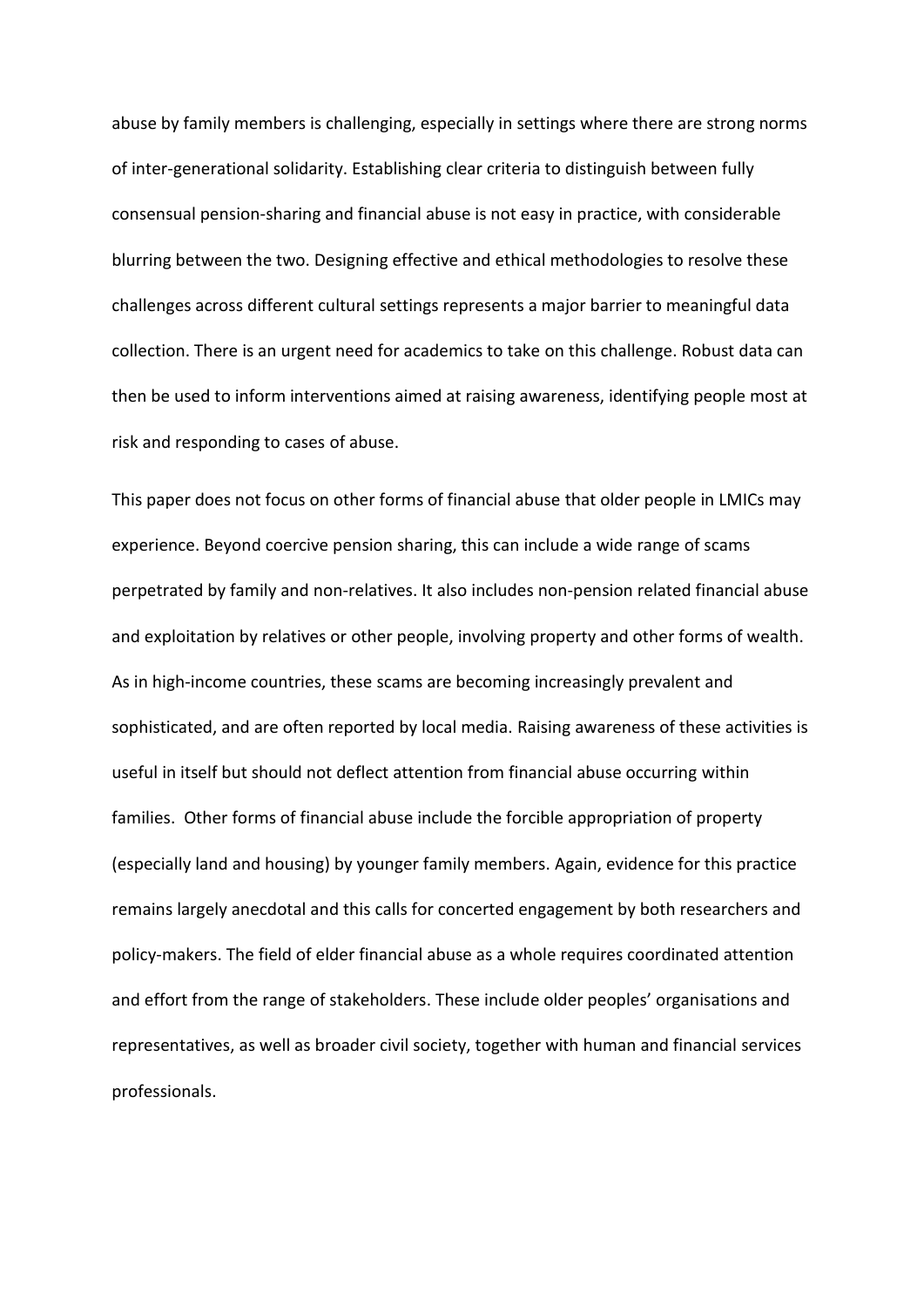### **References**

Ambler, K. (2011) Bargaining with Grandma: The Impact of the South African Pension on Household Decision Making. Population Studies Center Research Report 11-741. University of Michigan.<http://www.psc.isr.umich.edu/pubs/pdf/rr11-741.pdf>

Barrientos, A. et al (2003) Non-contributory pensions and poverty prevention. A comparative study of Brazil and South Africa. Help Age International [http://www.helpage.org/silo/files/noncontributory-pensions-and-poverty-prevention-a-](http://www.helpage.org/silo/files/noncontributory-pensions-and-poverty-prevention-a-comparative-study-of-brazil-and-south-africa-.pdf)

[comparative-study-of-brazil-and-south-africa-.pdf](http://www.helpage.org/silo/files/noncontributory-pensions-and-poverty-prevention-a-comparative-study-of-brazil-and-south-africa-.pdf)

Bigala, P. & Ayiga, N. (2014) Prevalence and predictors of elder abuse in Mafikeng local municipality in South Africa *African Population Studies* 28(1),463-474.

Burman, S. (1996) Intergenerational family care: legacy of the past, implications for the future *Journal of Southern African Studies* 22(4), 585-598.

Call, C. (2002) Challenges in Police Reform: Promoting Effectiveness and Accountability. International Peace Academy. [https://www.ipinst.org/wp-](https://www.ipinst.org/wp-content/uploads/publications/challenges_in_police.pdf)

[content/uploads/publications/challenges\\_in\\_police.pdf](https://www.ipinst.org/wp-content/uploads/publications/challenges_in_police.pdf)

Cowgill, D. (1976) Aging and modernization: a revision of the theory. In J. Gubrum (Ed.) *Late life: communities and environmental policy.* Charles, C. Thomas, Springfield, Ill.

Fealy, G., Donnelly, N., Bergin, A., Treacy, M. & Phelan, A. (2012) Financial Abuse of Older People: A Review, NCPOP, University College Dublin. [file:///U:/abuse/fealy%20et%20al.pdf](fealy%20et%20al.pdf)

Ferreira, M. 7 Lindrgen, P. (2008) Elder abuse and neglect in South Africa: a case of marginalization, disrespect, exploitation and violence *Journal of Elder Abuse & Neglect* 20(2), 91-107.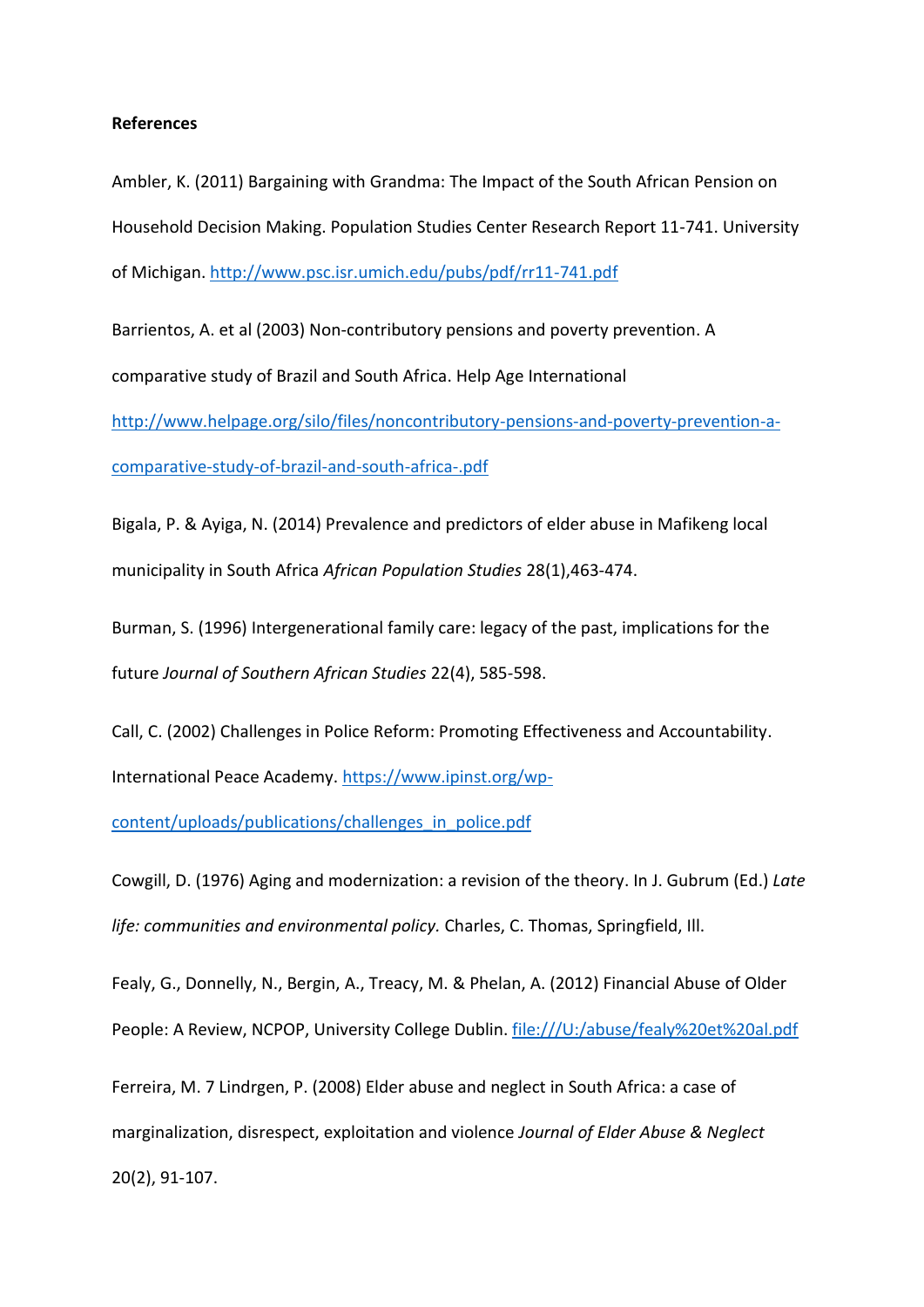García-Moreno, C. et al, (2015) Addressing violence against women: a call to action. *Lancet*. 385(9978), 1685–1695.

HelpAge International (2016) The Philippine social pension at four years: insights and recommendations

<http://www.eldis.org/go/topics&id=76319&type=Document#.VzSLOMv2bcs>

Hee Yun L., Sang Eun L., Hyun Sook Y. & Hyojin I (2012) Exploring Definitions of Financial Abuse in Elderly Korean Immigrants: The Contribution of Traditional Cultural Values. *Journal of Elder Abuse & Neglect* 24(4), 293-311.

Knight, B., Kim, S., Rastegar, S., Jones, S., Jump, V. & Wong, S. (2015) Influences on the perception of elder financial abuse among older adults in Southern California. *International Psychogeriatrics*. 28(1), 163-69.

Lloyd-Sherlock, P. & Locke, C. (2008) "Vulnerable relations: lifecourse, wellbeing and social exclusion in a neighbourhood of Buenos Aires, Argentina". *Ageing and Society* 28 (6), 779- 803.

Lloyd-Sherlock, P., Barrientos, A. & Mase, J. (2012) Social inclusion of older people in developing countries: relations and resources. In T.Scharf & N.Keating (Eds.) *From exclusion to inclusion in old age.* Policy Press, Bristol.

Lloyd-Sherlock, P. Minicuci, N. & Agrawal, S. (2015) Fear of crime and older people in low and middle income countries *Ageing and Society* 36(5), 1083-1108.

Lloyd-Sherlock, P. et al (2017) Allocating family responsibilities for dependent older people in Mexico and Peru *Journal of Development Studies* First Online: Published online: 27 Apr 2017.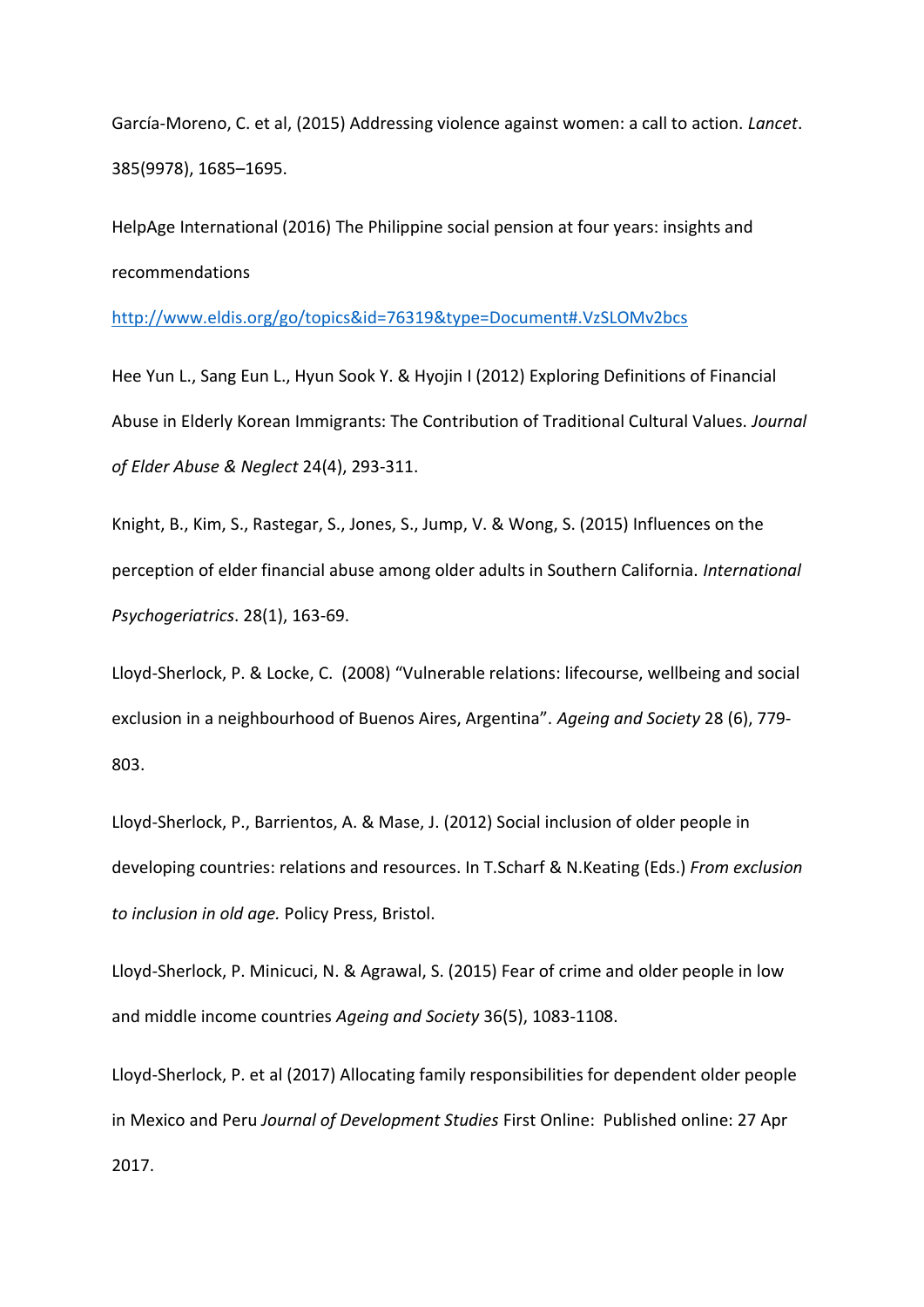Lloyd-Sherlock, P., Gómez-Olivé, F., Nogobeni, S., Wagner, R. & Tollman, S. (2018) Pensions and low sodium salt: a new strategy for managing hypertension in rural South Africa. [under review].

Moller, V. (2011) Perceptions of fortune and misfortune in older South African households: social pensions and the 'good life'. Institute of Social and Economic Research, Rhodes University, Research Report Number 16.

Nyirenda, M., Evandrou, M., Mutevedzi, P., Hosegood, V., Falkingham, J. & Newell, M.L. (2015) Who cares? Implications of care-giving and -receiving by HIV-infected or -affected older people on functional disability and emotional wellbeing. *Ageing and Society* 35(1),169- 202.

Pelham, L. (2007) The politics behind the non-contributory old age social pensions in Lesotho, Namibia and South Africa. CPRC Working Paper, University of Manchester [http://papers.ssrn.com/sol3/papers.cfm?abstract\\_id=1653353](http://papers.ssrn.com/sol3/papers.cfm?abstract_id=1653353)

Protasia, N. & Torkington, K. (2000) *Community health needs in South Africa*. Ashgate, Aldershot.

Rabiner, D. J., O'Keeffe, J. & Brown, A. (2004). A conceptual framework of financial exploitation of older persons. *Journal of Elder Abuse & Neglect*, 16(2), 53-73.

Robbins, R., Remien, R., Mellins, C., Joska, J. & Stein, D. (2012) Screening for HIV-associated dementia in South Africa: potentials and pitfalls of task-shifting. *AIDS Patient Care and STDs* 25(10),587-93.

Sagner, A. & Mtati, R. (1999) Politics of pension sharing in urban South Africa. *Ageing and Society* 19(4), 393-416.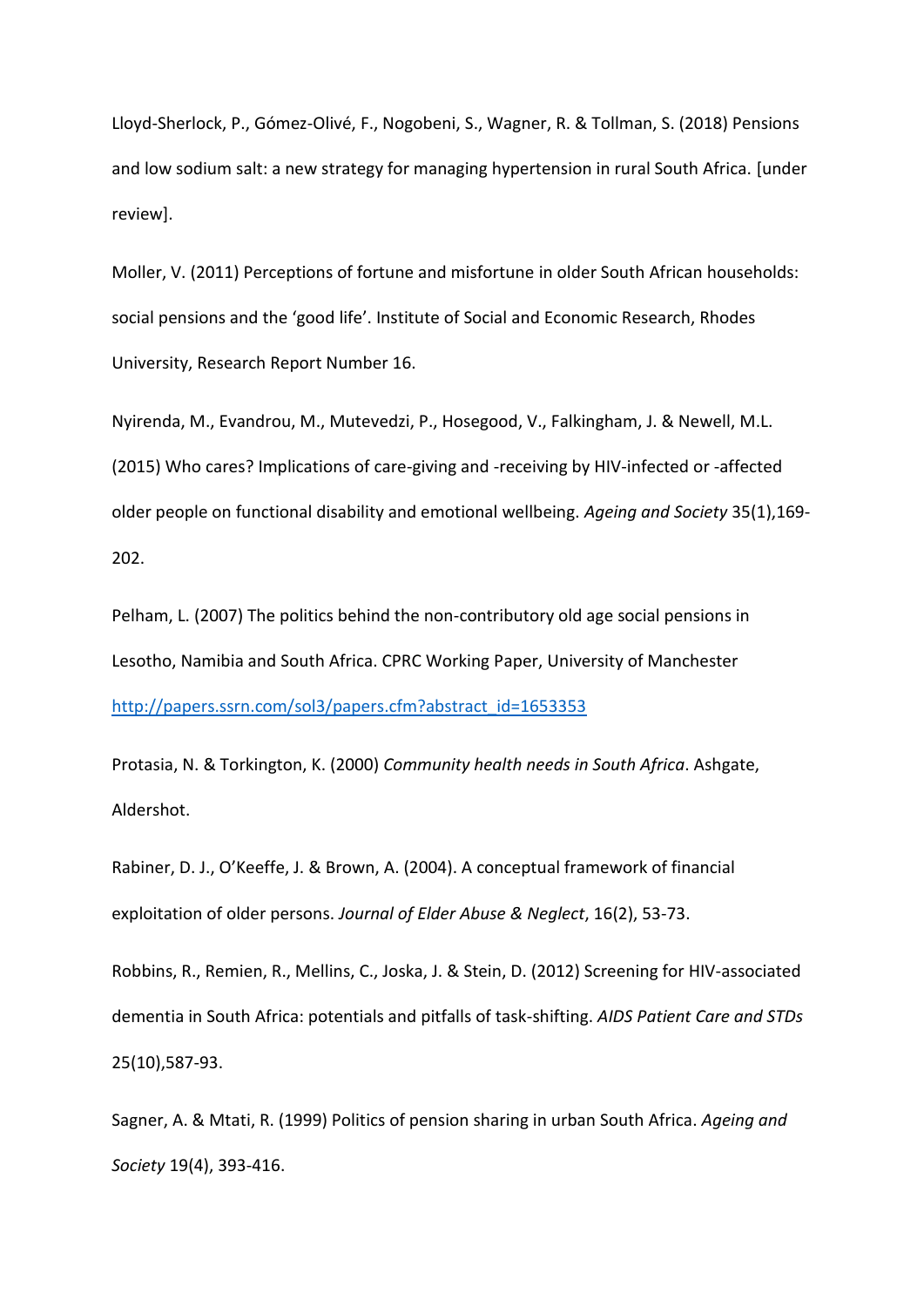Salinas-Rodríguez, A. et al (2014) Impact of the Non-Contributory Social Pension Program 70 y más on Older Adults' Mental Well-Being. *PLoS One* 9(11), e113085.

Schwartzer, H. & Querino, A. (2002) Non-contributory pensions in Brazil: the impact on poverty reduction. ESS Paper 11, ILO Social Security Policy and Development Branch.

Statistics South Africa (2014) Census 2011: Profile of older persons in South Africa <http://www.statssa.gov.za/publications/Report-03-01-60/Report-03-01-602011.pdf>

Swart, L., Seedat, M. & Nel, J. (2015) Alcohol consumption in adolescent homicide victims in the city of Johannesburg, South Africa. *Addiction* 110(4), 595-601.

Teerawichitchainan, B., Pothisiri, W. & Long, G. (2015) How do living arrangements and intergenerational support matter for psychological health of elderly parents? Evidence from Myanmar, Vietnam, and Thailand. *Social Science and Medicine* 136-137,106-16.

United Nations (UN) Population Division (2017) United Nations Population Division online database<http://esa.un.org/unpd/wpp/Download/Standard/Population/> [accessed 3 May 2017].

Vaingankar, J. et al (2014) Care participation and burden among informal caregivers of older adults with care needs and associations with dementia. *International Psychogeriatrics* 28(2), 221-31.

Vizzard, P. (2013). Developing an indicator-based framework for monitoring older people's human rights: key findings for Peru, Mozambique and Kyrgyzstan.

<http://eprints.lse.ac.uk/58116>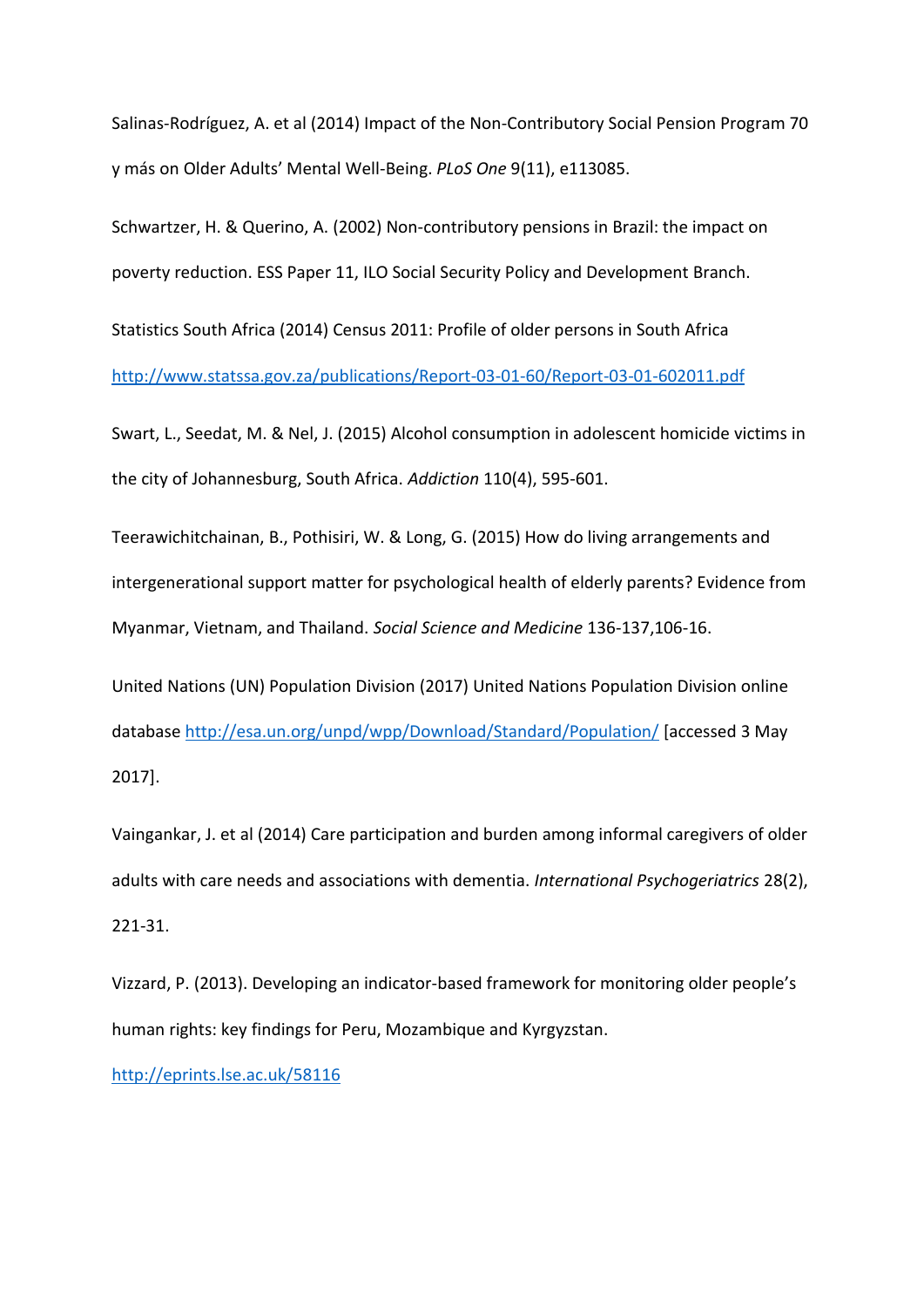Woolard, K., Harttgen, S. & Klasen, S. (2010) The evolution and impact of social security in South Africa. Southern African Labour and Development Research Unit, University of Cape Town.<http://erd.eui.eu/media/BackgroundPapers/Woolard-Harttgen-Klasen.pdf>

World Bank (2009) Closing the Coverage Gap: The Role of Social Pensions and Other retirement Income Transfers. [https://openknowledge.worldbank.org/handle/10986/2651](https://openknowledge.worldbank.org/handle/10986/2651%5d)

WHO (2015) World Report on Ageing and Health. Geneva: World Health Organisation